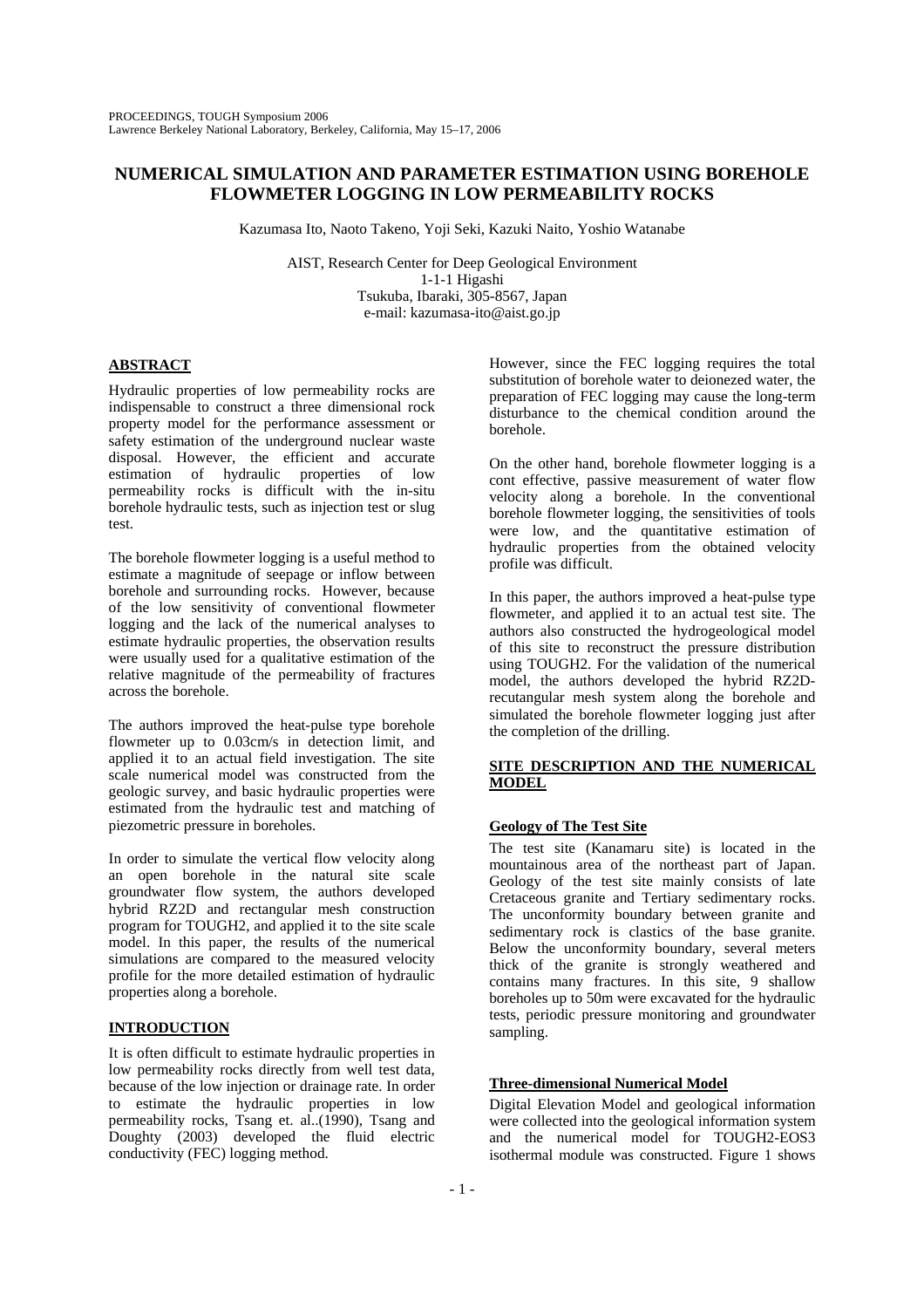the topography of the test site, the area for numerical model, and the location of the boreholes.



*Figure 1. Topography of the test site, the area for numerical modeling, and borehole locations.* 

Three-dimensional numerical mesh system was constructed by using WinGridder (Pan et al., 2001). The distribution of the hydrogeological materials in the model is shown in Figure 2.



*Figure 2. Hydrogeological material distribution in the three-dimensional model constructed from the geological information system.* 

The upper boundary of the model was assigned as the constant rate condition from the estimated recharge rate. The bottom and side boundaries except northern boundary were assigned as the no-flow boundary. The northern, high elevation boundary was the fixed pressure boundary with the measured hydraulic head in the borehole close to the boundary.

The results of hydraulic pressure monitoring showed that at the center of the test site, the hydraulic head in the deep granite is lower than the hydraulic head in the shallow zone. The unconformity boundary layer in Figure 2 was set as a low permeability layer to reconstruct the hydraulic head profile of along the borehole.

The calculated pressure and liquid saturation distribution is shown in Figure 3.



*Figure 3. The calculated distribution of hydraulic pressure and liquid saturation. The upper figure is the pressure distribution and the lower is the saturation. This figure shows that the unsaturated zone is constructed below the low permeability unconformity layer.* 

Pressure distribution and liquid saturation distribution shown in Figure 3 do not completely reproduce the pressure profile obtained in the monitoring. However, the relative pressure decrease is reproduced. The hydraulic properties of each rock is shown in Table 1.

| Table 1. Hydraulic properties used in the simulation |  |  |
|------------------------------------------------------|--|--|
|                                                      |  |  |

| Rock Type        | Permeability<br>(m <sup>2</sup> ) | Porosity |
|------------------|-----------------------------------|----------|
|                  |                                   |          |
| Sedimentary rock | $3.6 \times 10^{-14}$             | 0.05     |
| Unconformity     | $8.5 \times 10^{-17}$             | 0.05     |
| boundary         |                                   |          |
| Granite          | $2.5 \times 10^{-14}$             | 0.05     |

### **BOREHOLE FLOWMETER LOGGING**

## **Method**

The authors applied the borehole flowmeter logging (Dudgeon et al, 1975) to the borehole 3-3 in Figure 1, which is located at the center of the test site (Seki et al., 2005). Borehole flowmeter logging was carried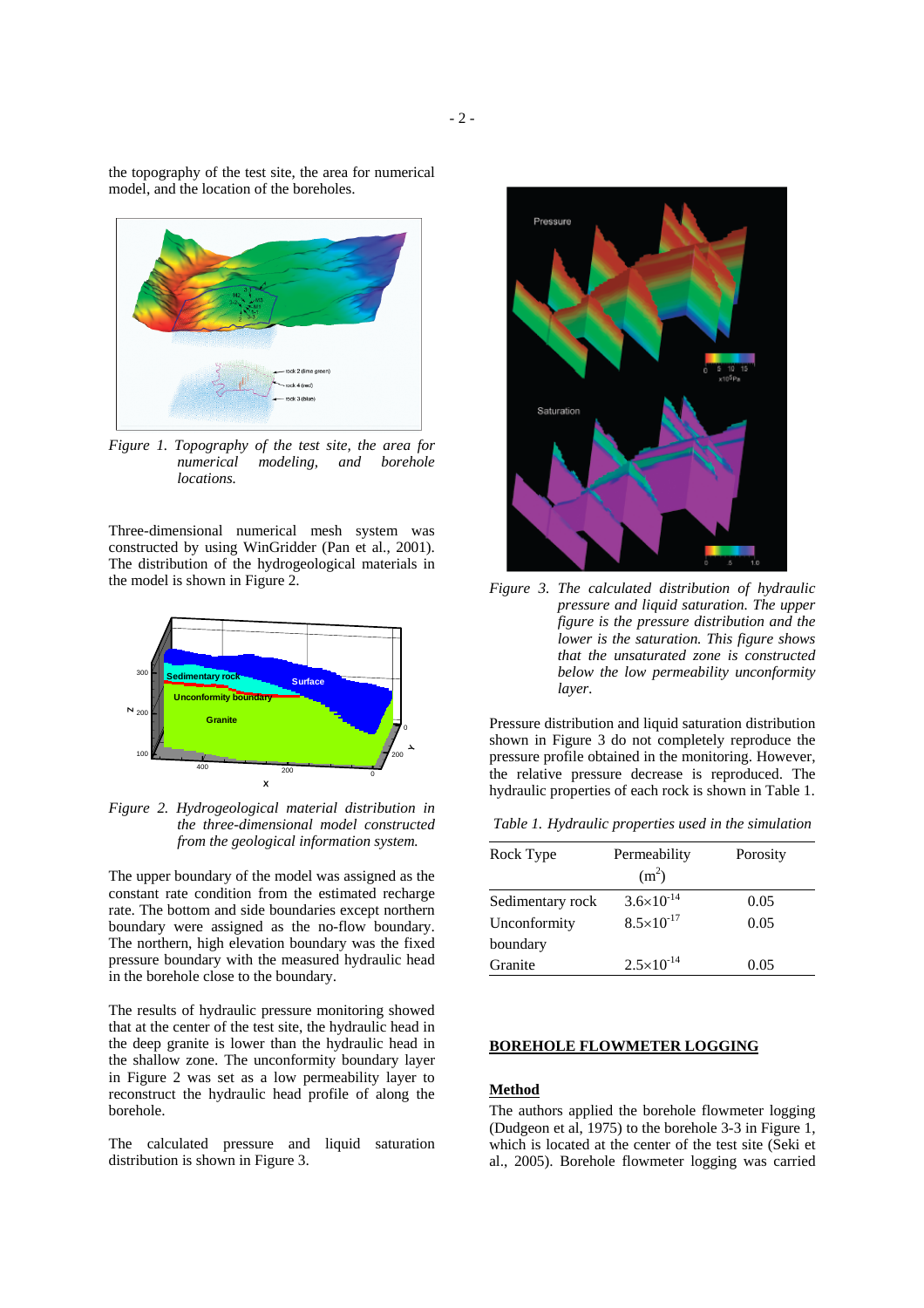out sixteen days after the drilling had been finished. The heat-pulse type borehole flowmeter was applied to measure water velocity along the borehole with 1m intervals.

The detection limit of the conventional heat-pulse type is 0.15cm/s. However, in the borehole, because of the low permeability of rocks, the vertical velocity was lower than the limit. Small packer was installed in the sensor unit of the flowmeter to reduce cross section of flow in the sensor. After the improvement, the detection limit of the flowmeter was improved up to 0.03cm/s.

### **Result**

Figure 4 shows the natural velocity profile obtained in the flowmeter logging (Seki et al., 2005).



*Figure 4. Measured vertical water velocity profile in borehole 3-3. The measuring interval is 1m.* 

From this result, it was shown that the dominant flow within the borehole is downward flow, and the down ward water velocity decreased with the increase of depth. The water inflow from the shallow unsaturated zone was not observed. Besides the genral trend of the velocity profile, there are several inflection points that represent the seepage or inflow zones. Among these zones, the water inflow at the shallowest zone: from the water table to GL-6m, shows the largest inflow rate.

### **Mesh Structure**

In a simulation of conventional well tests like slug test or pumping test, the wellbore and reservoir simulation is usually carried out separately as was discussed in Murray and Gunn (1993). This tabular approach to the dynamic change of flowing bottomhole pressure was incorporated in TOUGH2 (Pruess et al., 1999).

However, this approach cannot be applied to the simulation of borehole flowmeter logging because it doesn't consider the flow within a borehole. A simulation with normal large size mesh is inappropriate because the simulation result is affected by the disturbance caused by a large high permeability zone.

In order to simulate the borehole flowmeter logging, the authors constructed the hybrid mesh construction program with rectangular and RZ2D mesh system. Figure 5 illustrates the mesh system for this model.



*Figure 5. An illustration of rectangular-RZ2D hybrid mesh system. The meshes including wellbore are refined like RZ2D meshes.* 

In order to model the flow within/around the borehole, the vertical column of original rectangular meshes, which include the borehole, were refined like RZ2D mesh system. Element volumes, nodal distances, and interfacial areas were calculated according to the geometry. The element volumes and the nodal distances of the adjacent rectangular elements were reduced according to the geometry.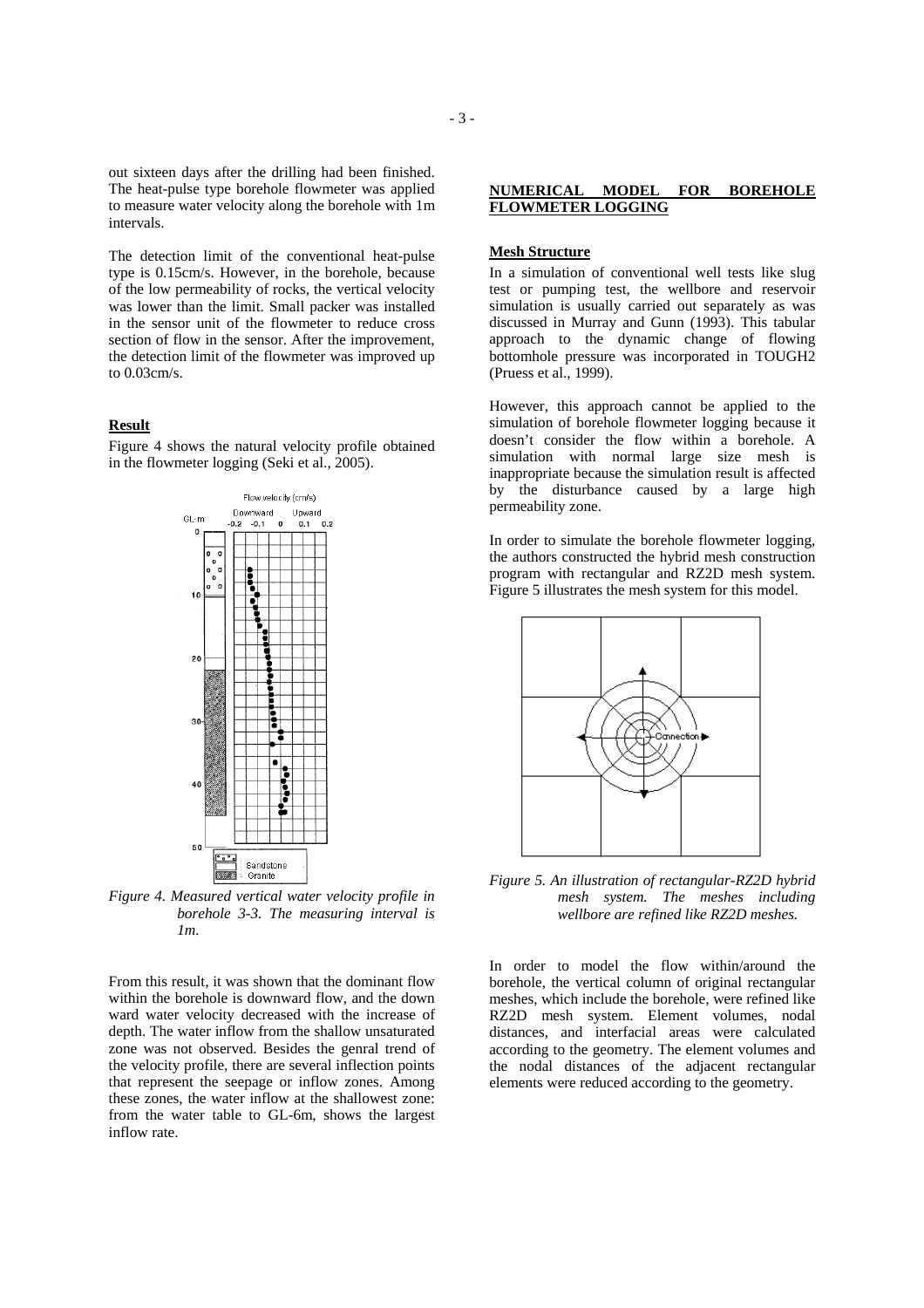### **Hydraulic Property of Wellbore Elements**

To estimate the vertical water velocity along borehole with the hybrid model described above, it is important to assign appropriate permeability value to the borehole elements. If the wall of the borehole can be assumed smooth tube, and the flow through the borehole can be assumes as the laminar flow, the pseudo permeability value can be calculated from Navier-Stokes equation as below (de Marsily1986).

$$
k'=\frac{r^2}{8} \quad (1).
$$

In this case, from the actual borehole radius (0.043m), the calculated pseudo permeability is  $2.3 \times 10^{-4}$  m<sup>2</sup>. However, the actual borehole wall is rough, the appropriate pseudo permeability should be smaller than this value. The existence of local high permeability causes the instability and error in numerical simulation. In this study, variation of the borehole permeability was set between  $1.0\times10^{-7}$  m<sup>2</sup> and  $1.0 \times 10^{-10}$  m<sup>2</sup>.

### **SIMULATION RESULTS**

Vertical velocity profiles from numerical simulations with various borehole permeabilities are shown in Figure 6.



*Figure 6. Vertical water velocity profiles with the variation of the borehole permeability assignment.* 

From these results, if the borehole permeability is assigned higher than  $1.0 \times 10^{-9}$  m<sup>2</sup>: about five orders of magnitude higher than permeability of surrounding rocks, pressure profiles do not show the significant difference in any borehole permeabilities.

In the general trend of the results, all connections between adjacent borehole elements show the downward flow. The downward water velocity is small down to GL–20m, below GL–20m, downward velocity increase rapidly about two orders of magnitude, and slightly decrease along the borehole.

The downward velocity values from the case with borehole permeability higher than  $1.0 \times 10^{-9}$  m<sup>2</sup> is about two orders of magnitude higher than the measured velocities.

### **DISCUSSION**

### **Trend of Velocity Profile**

Comparing the measured and calculated velocity profile, downward water flow was observed in the most zones in both results, and the velocity decrease along the borehole was observed in both result.

However, in the shallow zone, the measured profile showed high downward velocity, while small velocities were observed in the numerical simulations. Since the unsaturated zone exists just above the shallowest point in the measured result, there was no downward water flow above the shallowest point. The downward flow in the measured result was caused by a thin high permeability zone just below the water table, which was not imported into the numerical model.

## **Comparison to the Measured Profile**

### *Sensitivity of the permeability of granite*

The downward velocity in the zone deeper than GL-20m of the calculated results with borehole permeability higher than  $1.0 \times 10^{-9}$  m<sup>2</sup> are about two orders of magnitude higher than the measured velocity profile.

Since the recharge boundary condition from the surface is fixed, and the regional groundwater flow reached close to the steady-state condition, the downward velocity value is determined by the permeability.

In this study, the authors carried out sensitivity studies of the permeability of granite to the velocity profile.

The permeability of the borehole was set as  $1.0\times10^{-8}$ m<sup>2</sup>, according to the results shown above and the stability of numerical simulation. Figure 7 shows the result of sensitivity studies.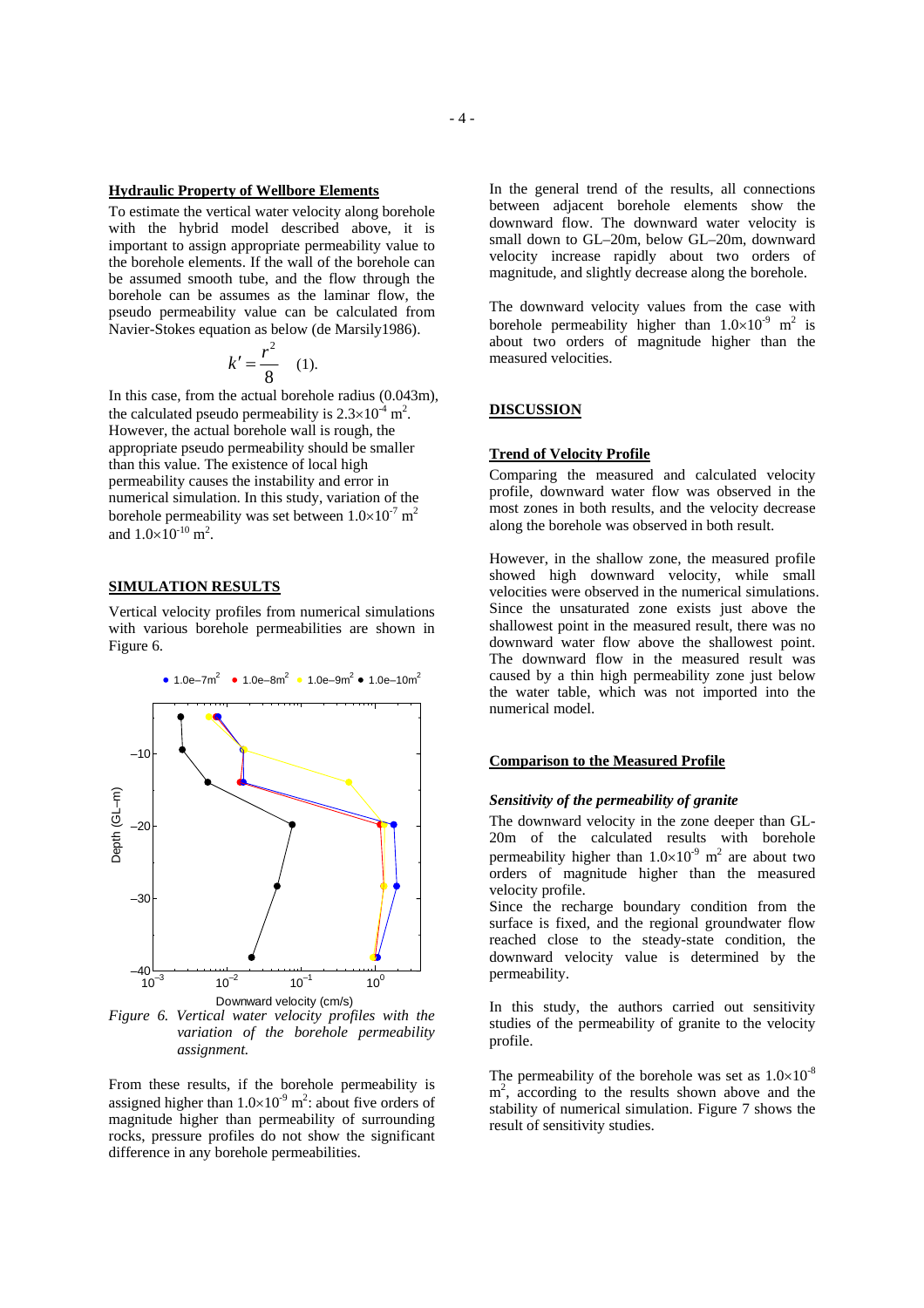

*Figure 7. Vertical downward velocity profiles calculated from the variation of the permeability of granite. The permeability in the original model is 2.5e-14 m2 .* 

The change of permeability in one order of magnitude in granite does not have the significant influence to the vertical velocity profile. However, if the permeability of the granite is two orders of magnitude lower than the original model, the contrast of inflow between unconformity layer and granite becomes smaller, and the downward velocity shows the gradual change along the borehole.

#### *Consideration of whole area permeability*

The measured velocity in the granite was less than 0.1cm/s. On the other hand, the calculated velocity is one order of magnitude higher than the measured one. In this model, the permeability of whole area could be estimated higher than the actual value.

Therefore, the authors carried out two more cases of numerical simulation with permeability modification factor of 0.1 and 0.01. In this cases, the permeability of the borehole was fixed as the original value.

Figure 8 shows the result of simulations with the variation of permeability modification factor applied to the rocks.



*Figure 8. Vertical downward velocity profile with permeability modification to the whole rocks. The measured vertical velocity is in the order of*  $1.0 \times 10^{-2}$  *cm/s.* 

In these cases, the permeability modification factor 0.1 shows the similar velocity values in granite. In this simulation, permeabilities of whole rocks were changed with the same factor. However, even in these simulations, velocity values in the shallow zones could not be reproduced.

### **RESULT**

In this study, the borehole flowmeter logging has been directly simulated with the rectangular-RZ2D hybrid mesh system. According to some sensitivity studies, the permeability of granite could be estimated with the appropriate settings of borehole permeability and the comparison of the velocity profile in the granite zone between measured and calculated results.

However, the velocity profile in the shallow zone remained unmatched in the numerical model. In order to reproduce the whole velocity profile, the numerical model should be refined in vertical discretization, and set the weathered high permeability layer.

In order to estimate the permeability with borehole flowmeter logging accurately, the repetitive measurement with different water table in borehole by pumping is necessary. In this study, the authors had only the result in the natural water table condition, the determination of permeability for whole rocks were difficult.